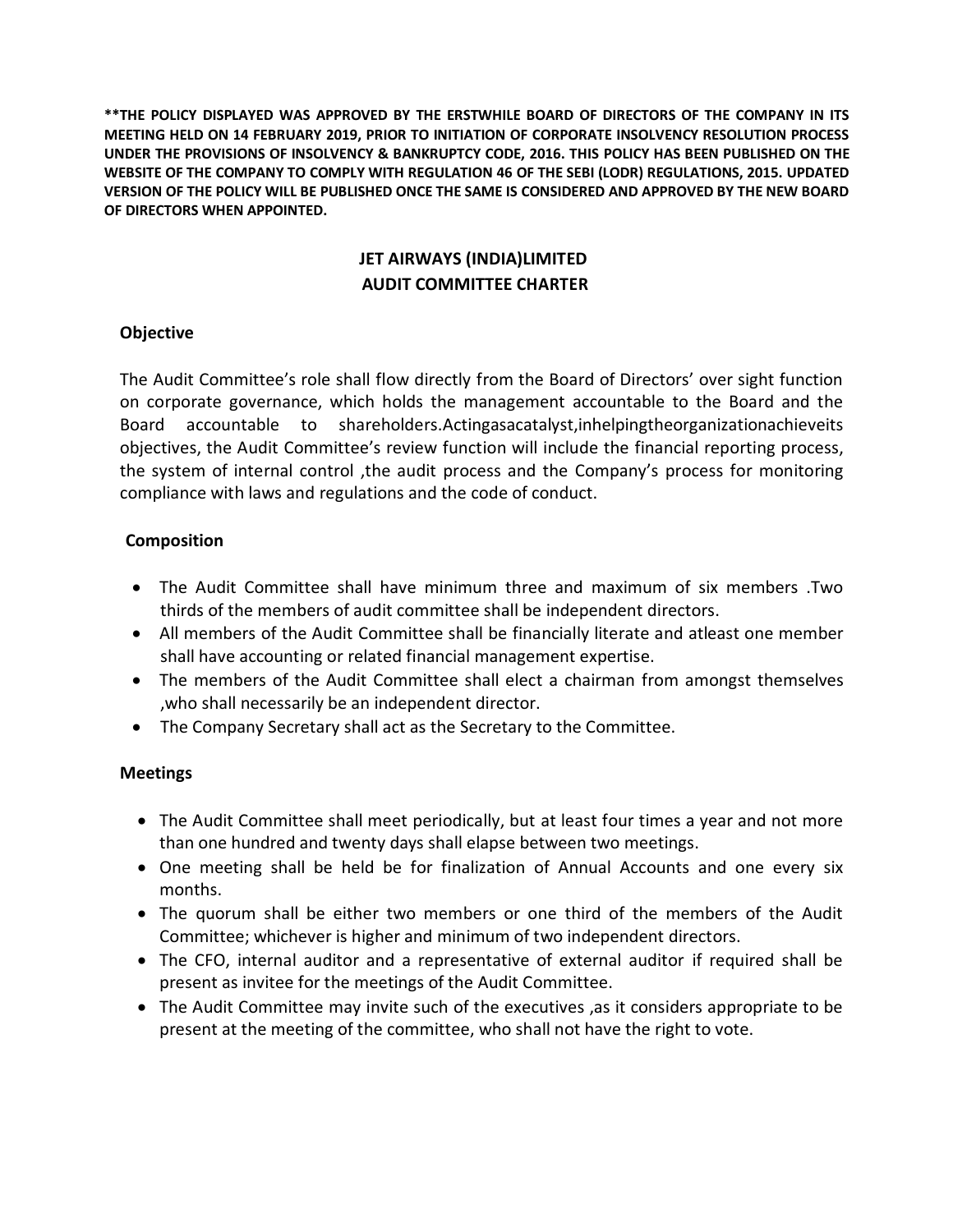# **Authority**

The Audit Committee shall act and have powers, which shall include the following:

- To investigate any activity within its terms of reference.
- To seek information from any employee.
- To obtain outside legal or other professional advice.
- To secure attendance of outsiders with relevant expertise fit considers necessary.
- Full access to information contained in the records of the Company.

#### **Terms of reference**

- a. Financial Statements
	- Oversight of the Company's financial reporting process and disclosure of its financial information, to ensure that the financial statements are materially correct, sufficient & credible.
	- Discuss and review with the management and auditors the annual/quarterly financial statements and auditor's report before submission to the Board for approval, with particular reference to:
		- Matters required to be included in the Directors' Responsibility Statement in the Board's report.
		- Disclosure under Management Discussion and Analysis of financial condition and results of operations.
		- $\triangleright$  Review of accounting policies, practices & standards and reasons for change, if any.
		- Major accounting entries involving estimates based on exercise of judgment by management.
		- $\triangleright$  Qualifications in the draft audit report.
		- $\triangleright$  Significant adjustments made in the financial statements arising out of audit findings.
		- $\triangleright$  Compliance with listing and other legal requirements relating to financial statements.
		- $\triangleright$  Disclosure of any related party transactions.
		- $\triangleright$  Modified opinion(s) in the draft audit report
		- $\triangleright$  Statement of deviations: (a) quarterly statement of deviation(s) including report of monitoring agency, if applicable, submitted to stock exchange(s) in terms of Regulation 32(1). (b) annual statement of funds utilized for purposes other than those stated in the offer document/prospectus/notice .
	- Scrutinize inter-corporate loans and investments
	- Review the statement of uses/applications of funds by major category and the statement of funds utilized for purposes other than as mentioned in the offer document/ prospectus/notice and the report submitted by the monitoring agency monitoring the utilization of proceeds of a public or rights issue, and make appropriate recommendations to the Board to take up steps in this matter. These reviews are to be conducted till the full money raised through the issue has been fully spent.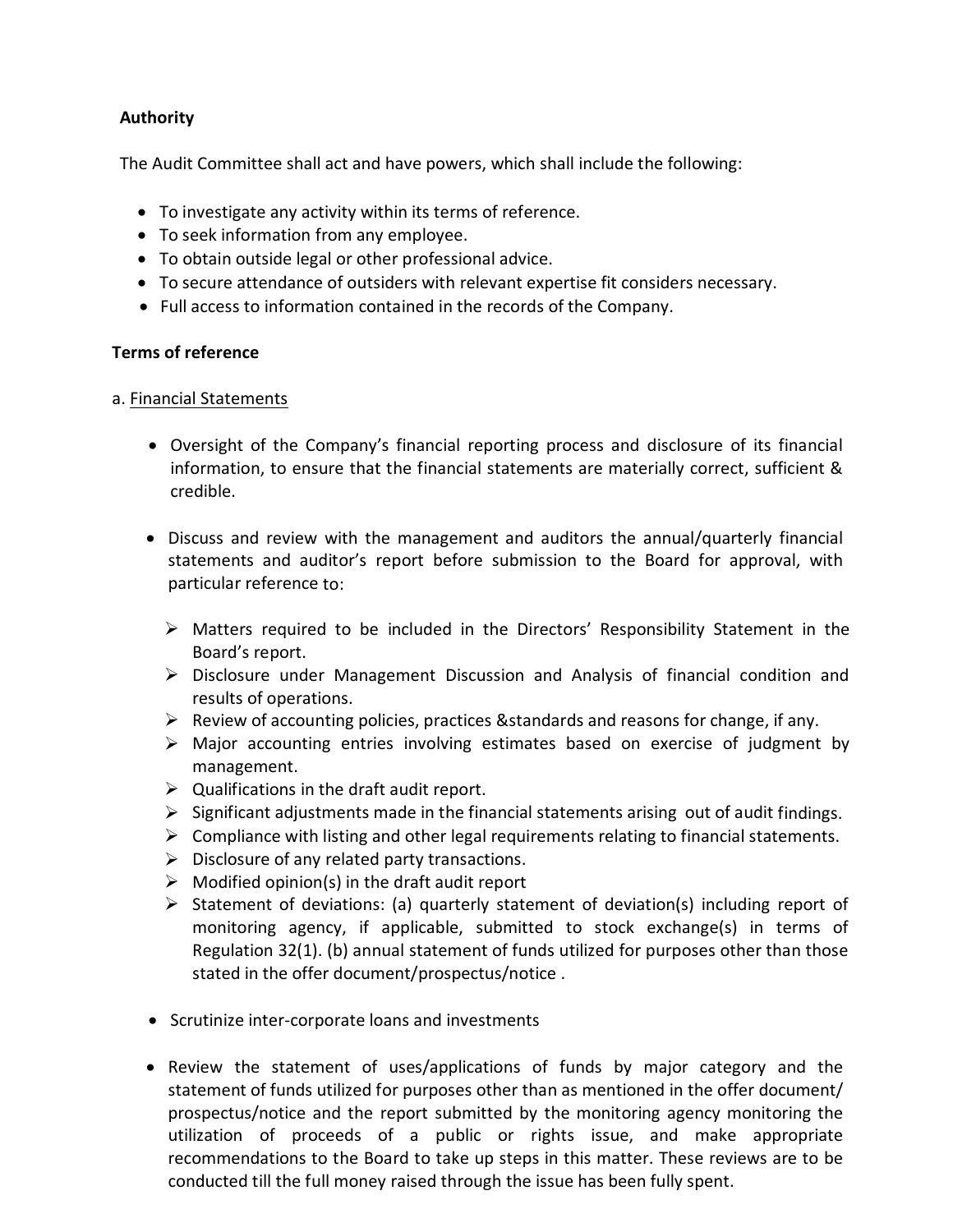Provide approval for appointment of the CFO (i.e. whole-time Finance Director or any other person leading the Finance function or discharging responsibilities related to that function) after assessing the qualifications, experience and background, etc. of the candidate.

 Consider and comment on rationale, cost-benefits and impact of schemes involving merger, demerger, amalgamation etc., on the listed entity and its shareholders

#### b. External /StatutoryAuditors

- Provide recommendations to the Board related to the appointment, re-appointment, remuneration and terms of appointment of the auditors of the Company. This would involve recommending the name of an individual or a firm as an external/statutory auditor for consideration by the Board and further recommendation to the shareholders. Whilemaking recommendations, the Committeeshall consider:
	- $\triangleright$  Whether the qualifications and experience of the auditors is commensurate with the size and requirements of the Company.
	- $\triangleright$  Any order or pending proceeding relating to professional matters of conduct against the proposed auditor before the Institute of Chartered Accountants of India or any competent authority or any Court*.*
- To make the recommendations, the Committee may also call for other information from the proposed auditors as it may deem fit.
- Review and monitor the auditor's independence and performance and effectiveness of the audit process.
- Hold timely discussions with external/ statutory auditors regarding the nature and scope of Audit as well as post-Audit discussion/review for ascertaining any area of concern prior to commencement of audit.
- Provide approval of all audit and non-audit services that may be rendered by the external auditor andthe remunerationfor theservices.
- Provide approval of payment to statutory auditors for any other services rendered by the statutory auditors.
- Review, with the management, the auditor's report on the annual financial statements covering the:-
	- $\triangleright$  Assessment of the accounting principles used and the significant estimates made by management,
	- $\triangleright$  Compliance to accounting and auditing standards,
	- $\triangleright$  Evaluation of the overall financial statement presentation,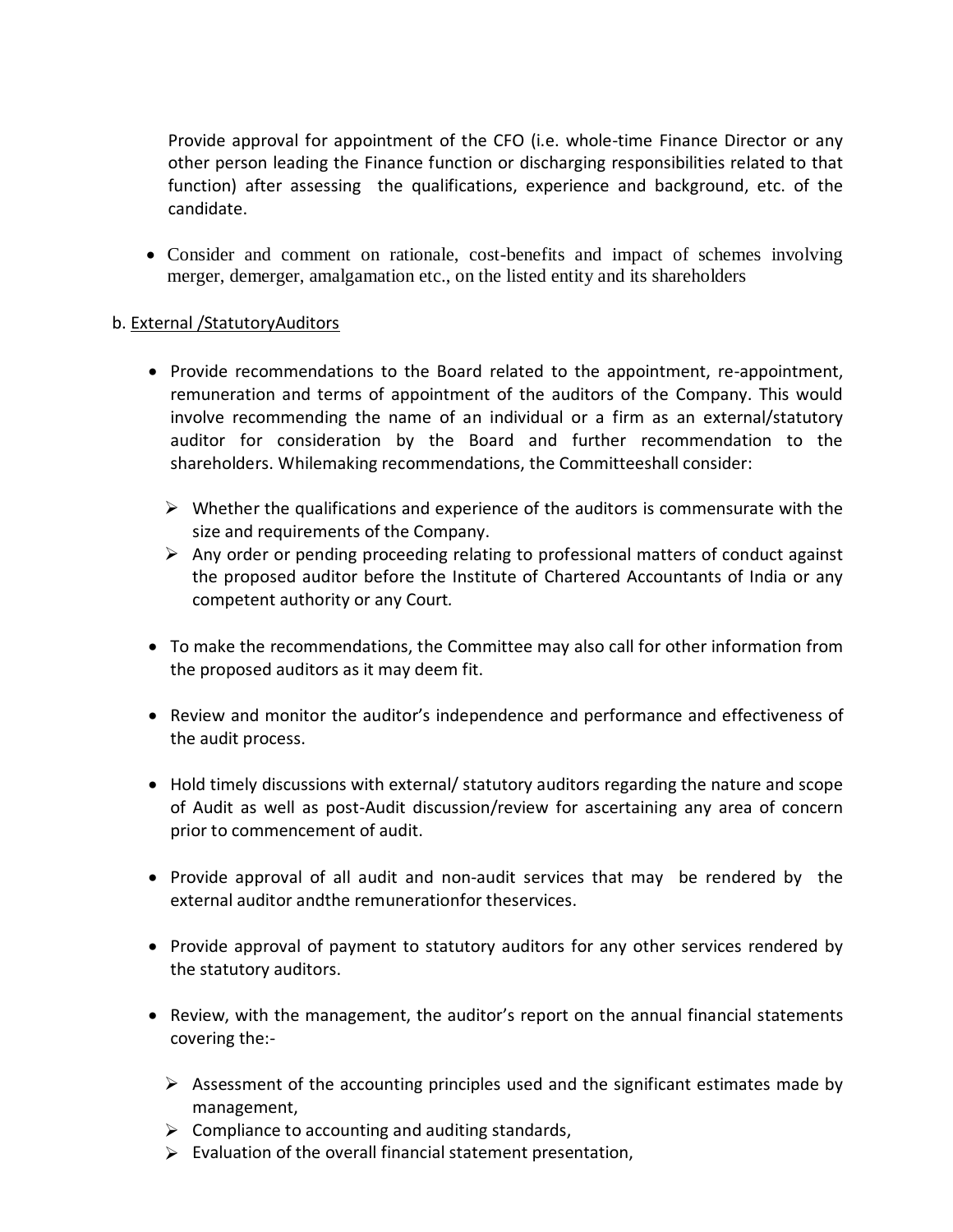- $\triangleright$  Observations or comments of the auditors on financial transactions or matters which have any adverse effect on the functioning of the Company,
- $\triangleright$  Elements related to disqualification of any Director as per legal and regulatory provisions,
- $\triangleright$  Any qualification, reservation or adverse remark relating to them a in accounts and other connected matters,
- $\triangleright$  Adequacy and operating effectiveness of internal financial control systems,
- $\triangleright$  Other matters which are required to be included in the audit report as per regulatory and legal provisions.
- Review and suitably reply to the report(s) forwarded by the auditors on the matters where the auditors have sufficient reasons to believe that an offence involving fraud is being or has been committed against the Company by officers or employees of the Company.

# c. Internal Audit

- Review the adequacy of the internal audit function, if any, including the structure of the internal audit department, staffing and seniority of the official heading the department, the reporting structure coverage and budget, scope, coverage and frequency of internal audit.
- Review the performance of the internal audit department, including the objectivity and authority of its reporting obligation and results of internal audit.
- Discuss with internal auditors any significant findings and follow-up thereon.
- Review findings of the internal investigations by internal auditors into matters where the suspected fraud /irregularity/failure of internal control systems of a material nature, and reporting the matter to the Board.
- Review the appointment, removal, performance and terms of remuneration of the ChiefInternal Auditor
- Review internal audit reports relating to internal control weaknesses.
- Approve any non-audit related work allotment, which may conflict with the role & independence of the Chief Internal Auditor and other internal audit team members and the outsourced internal audit firms.

# d. Internal Control

- Review management letters /letters of internal control weaknesses issued by statutory auditors.
- Evaluation of Internal financial controls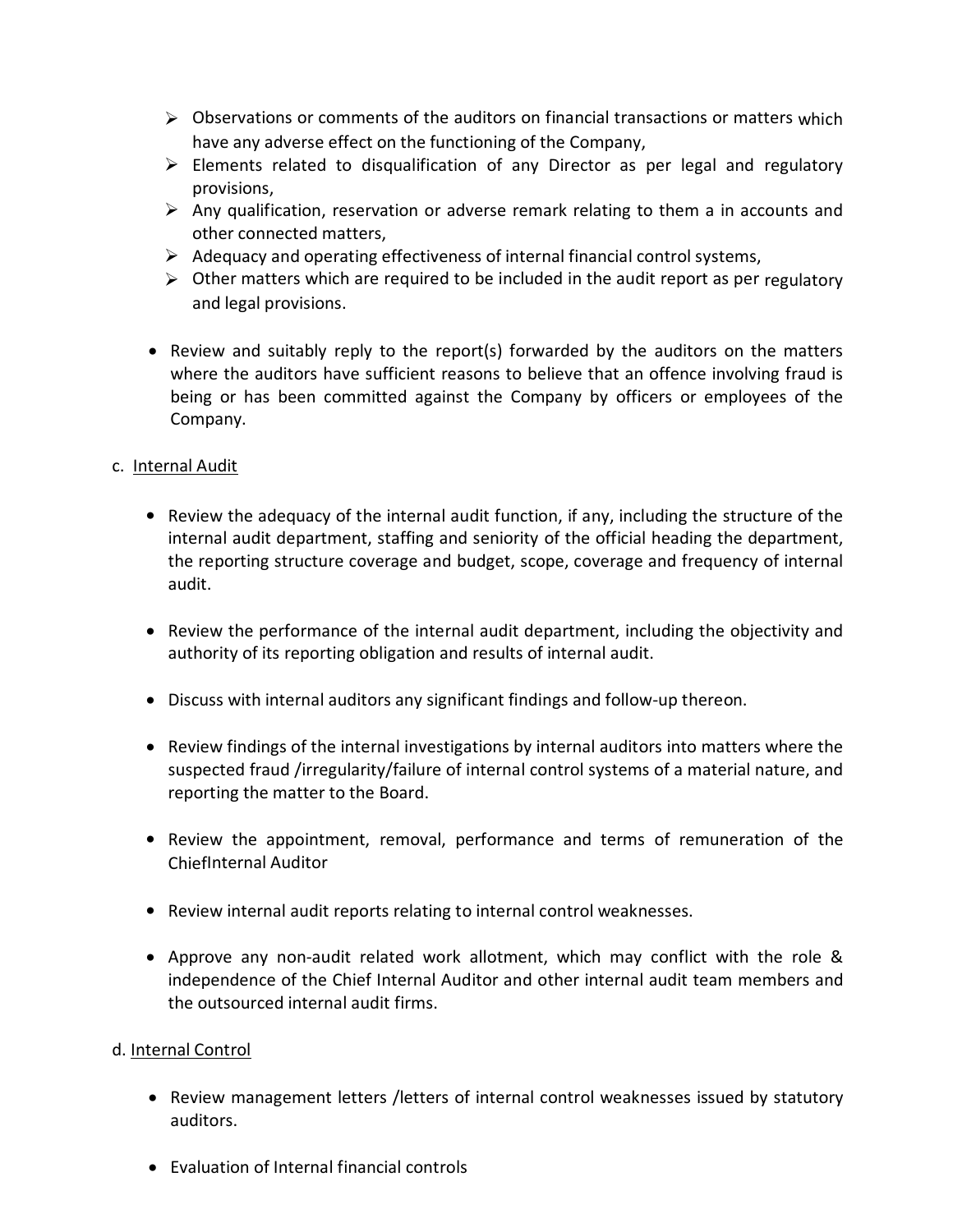Reviewing the adequacy of internal audit function, if any, including the structure of the internal audit department, staffing and seniority of the official heading the department, reporting structure coverage and frequency of internal audit

#### e. Risk Management

- Evaluate on a regular basis the adequacy of risk management systems.
- f. Whistle blowing /Vigil mechanism
	- The Committee shall maintain an oversight of the Adequacy/functioning of the whistle blowing/vigil mechanism. It shall review the Company's arrangements for its employees, stakeholders and Directors to raise concerns, In confidence, about possible wrong doing in the Company on matters including those related to ethics, compliance, financial reporting,accountingandauditing.
	- The Committee shall ensure that these arrangements allow independent investigation of such matters and appropriate follow up action.
	- The whistle blower/vigil mechanism shall provide for adequate safeguards against victimization of persons who use such mechanism and make provision for direct access to the chairperson of the Audit Committee on appropriate or exceptional cases.

#### g. Compliance with Regulatory Requirements and Policies

- Review the reasons for substantial defaults in the payments to the depositors, debenture holders, shareholders (in case of non-payment of declared dividends)and creditors.
- Review the valuation of undertakings or assets of the Company, wherever it isnecessary.

#### h. Related Party Transactions

- Review the statement of significant related party transactions submitted by the management, including the significant' criteria/ thresholds decided by the Management.
- Provide approval or any subsequent modification of transactions of the Company with related parties. However, the Audit Committee may grant omnibus approval for Related Party Transactions proposed to be entered into by the Company subject to the following conditions:
	- i. The Audit Committee shall lay down the criteria for granting the omnibus approval in line with the policy on Related Party Transactions of the Company and such approval shall be applicable in respect of transactions which are repetitive in nature.
	- ii. The Audit Committee shall satisfy itself the need for such omnibus approval and that such approval is in the interest of the Company;